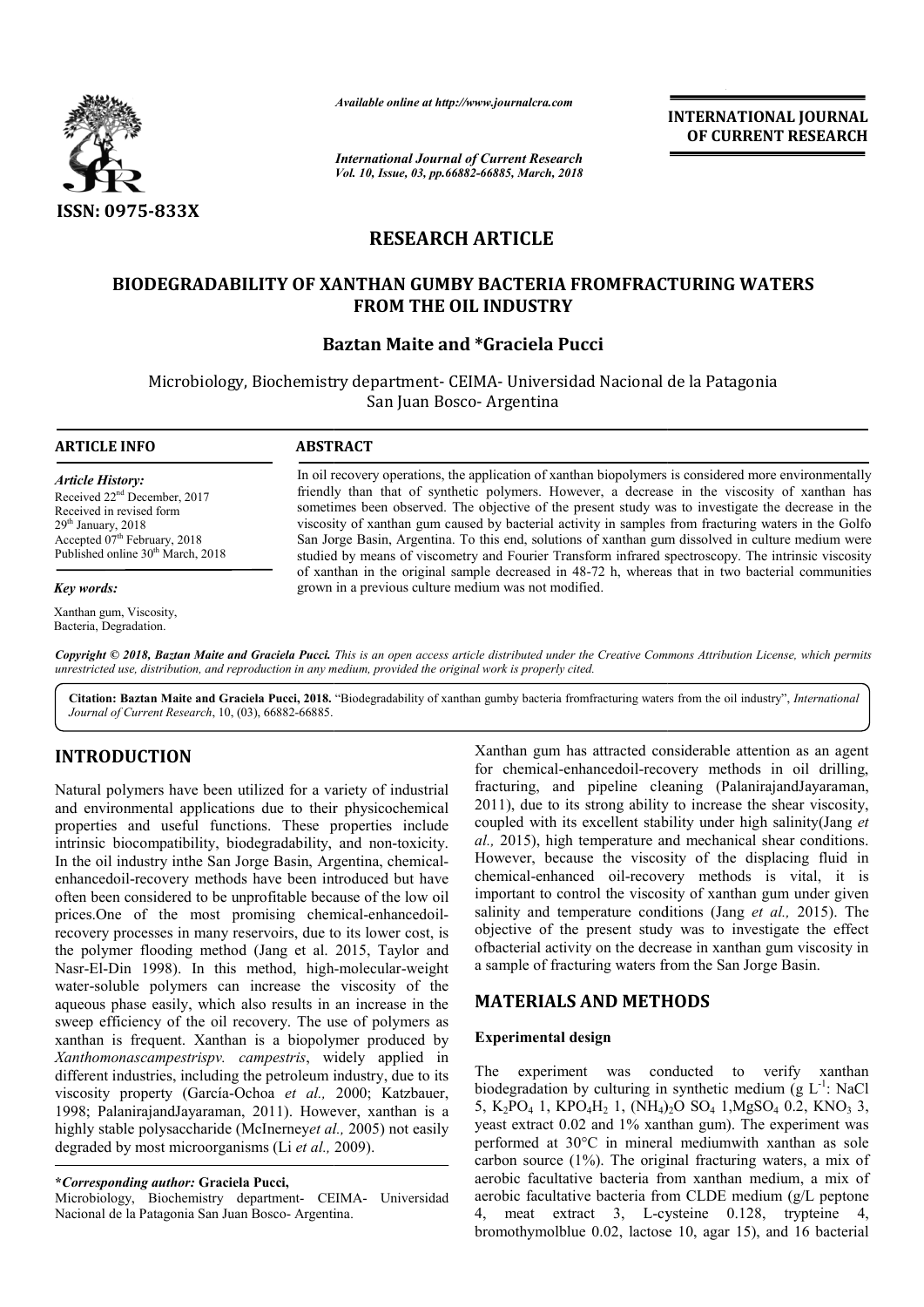strains were incubated in the medium with xanthan, and followed by optical density, viscosity studies and Fourier transform infrared (FT-IR) spectroscopy at day zero and day 6. Facultative aerobic degraders were aerobically isolated by the plating technique onmineral medium with xanthan and CLDE medium. The culture from the original sample was used as inoculum. Approximately 0.1 ml of culture was transferred to mineral medium with xanthan plates before the volume was spread. The plates were incubated at 28°C. When, growth was detected, single colonies were transferred to new plates by using the streaking technique. The purity and morphology of the culture was controlled by microscopy. When pure colonies were obtained, colonies from the twoplates were transferred to aerobic liquid tube with xanthan and a mixof all pure cultureswas used to control the bacterial communities. IR) spectroscopy at day zero and day 6.<br>graders were aerobically isolated by the<br>neral medium with xanthan and CLDE<br>from the original sample was used as<br>aly 0.1 ml of culture was transferred to<br>xanthan plates before the vo

#### **Viscosity**

The viscosity of the culture fluid was measured in triplicate with a Brookfield DV-E viscometer (Brookfield) at  $25 \pm 1$ °C after 1 min of rotation using a spindle #2. The rotation speed was 20 rpm.

speed detector DTGS equal to 10 kHz. Three spectra were speed detector DTGS equal to 10 kHz. Three spectra were sequentially acquired for each sample. These spectra were processed and analyzed with the aid of Resolution Varian software.The region from 700 to 900 waves/cm was used for bacterial fingerprinting. processed and analyzed with the aid of Resol<br>software. The region from 700 to 900 waves/cm<br>bacterial fingerprinting.<br>**Optical density:** The growth of bacterial com<br>determined by optical density (OD) at 600 nm.

**Optical density:** The growth of bacterial communities was determined by optical density (OD) at 600 nm.

# **RESULTS AND DISCUSSION**

The stability of xanthan gum has been discussed in several The stability of xanthan gum has been discussed in several studies (Li *et al.*, 2008; Qian*et al.*, 2007). These studies have shown that this biopolymer is completely degraded by only a shown that this biopolymer is completely degraded by only a<br>few microorganisms (Cadmus *et al.*, 1982) as *Bacillus* (Nankai*et al.,* 1999, Hashimoto Hashimoto *et al.,* 2003), *Microbacterium*sp.(Yang *et al.,*  2014) and*Paenibacillus* (Ruijssenaars*et al.,* 2000).





**Fig 2. FT-IR spectrum of xanthan samples**

### **FT-IRspectroscopy**

Samples were analyzed on Varian equipment, operated in the spectral window from 400 to 4000 waves/cm with 32scans/sample with a resolution of 4waves/cm and scanning The truncation of the side chain by lysisleads to a change in the The truncation of the side chain by lysisleads to a change in the viscosity of xanthan gum (Wang *et al.*, 2013). Theyhave been found in the soil (Garcia-Ochoa et al., 2000) and seawaterinjected oil fields (Hovland, 2015). In several studies, xanthandegrading species were purified from mixed cultures growing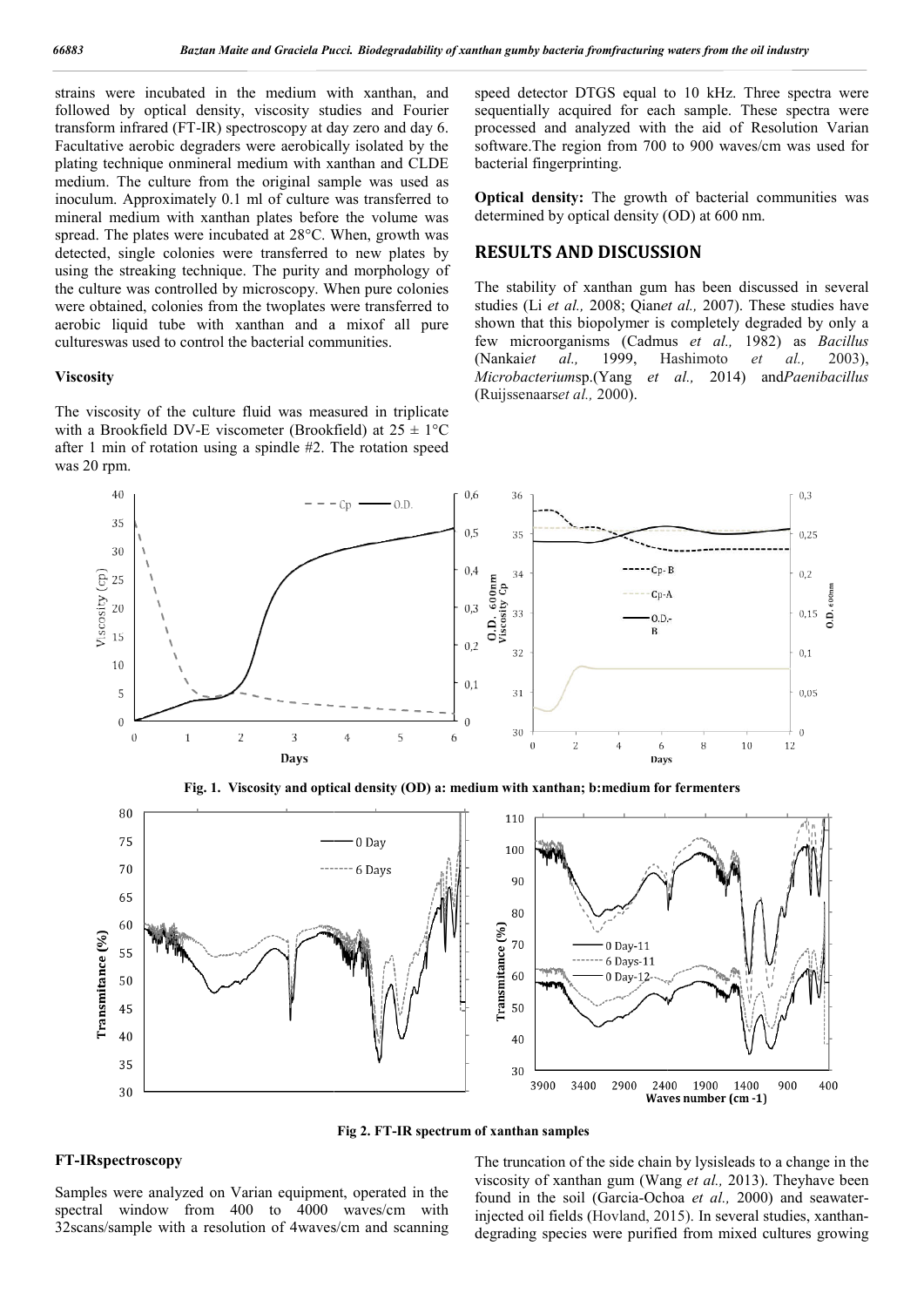on xanthan. However, these studies did not provide the incubation time spent before xanthan degradation was demonstrated in the initial cultures.In the present study, after isolation of single colonies, 16 bacterial strains were transferred to aerobic mineral media with xanthan and incubated at 28°C. After approximately two weeks, no growth was detected in any of the enrichments. The isolates had a rodshaped morphologywith a wide variety in lengths, and all were Gram-negative. Results from the viscosity analysis showed no decrease in the viscosity of xanthan in any of the 16 strains. The optical density curves showed no modifications in the values (results not shown).

The growth of the mix of culturable bacteria was also demonstrated in the communities from the mineral medium with xanthan and in those from the CLDE medium, but was less pronounced and not associated with a significant reduction in viscosity compared to the original sample. Growth without xanthan degradation was probably supported by cellular debris and glucose residues from the xanthan production, used as a carbon source by species not able to degrade xanthan. Viscosity measurements (Fig. 1) confirmed that no degradation of xanthan had occurred and prolonged incubation for another 6 days did not change the viscosity.In the original sample, the biodegradation of xanthan was assessed by a decrease in viscosity, an increase in the cell number and shifts in the bacterial communities (Fig. 1b). FT-IR spectroscopy (Fig. 2) is a methodology to detect similarities and differences in the chemical structures of compounds. Samples on days 0 and 6 were analyzed to identify the functional groups present in the structure of xanthan. The region studied included all the spectral bands located in the window between wave numbers 400 and 4000 cm-1 .Comparison of the FT-IR spectrum at the beginning and at the end of the experiment showed bands around  $3400 \text{ cm}^{-1}$ , 2939 cm<sup>-1</sup> and 990–1200 cm<sup>-1</sup>, common to all polysaccharides, and represent O–H bonds, C–H bonds of the  $CH<sub>2</sub>$ groups and saccharides, respectively. In concordance with the results regarding the viscosity of xanthan, the FT-IR in the original sample loss represents  $O-H$  bonds 3400 cm<sup>-1</sup>.

In agreement with previous studies (Hashimoto *et al.,* 1998; Liu *et al.,* 2005; Ruijssenaars *et al.,* 1999), our results showed that xanthan degradation occurred fast, extending for a couple of days. So that, for microorganisms to metabolize biopolymers, the macromolecule is broken down into smaller fragments outside the cell before uptake and further degradation inside the cell (Li *et al.,* 2008, Kreyenschulte *et al.,* 2014). Xanthan is hydrolyzed by only a few enzyme systems, which supports the assumption that xanthan is relatively resistant to biodegradation (Ruijssenaars *et al.,* 1999; Lui*et al.,* 2005).The degradation of the biopolymer was induced when xanthan was the only carbon source in the original communities and not from the culturablecommunities. However, the results showed no changes in the viscosity of the culturable communities probably because the xanthan lyase production was greatly decreased when the xanthan-degrading strains were purified from the mixed cultures they originated (Cadmus *et al.,* 1982, 1989). In fact, when xanthan gum was used in oil recovery in the San Jorge Basin, problems aroused (Bragg *et al.,* 1983; McInerney *et al.,* 2005). Hou *et al.,* (1986) investigated microorganisms that might have been responsible for the loss of viscosity under enhanced oil-recovery operation conditions, whereas Hashimoto *et al.,* (1998) and Ruijssenaars *et al.,* (1999) reported that the cultures growing on xanthan generally produced a mixture of xanthan-degrading enzymes,

which was excreted from an aerobe culture that was not inhibited by anoxic conditions or different chemicals and biocides commonly used in enhanced oil-recovery operations.

#### **Acknowledgements**

We thanks for the financial support of CEIMA and the help of Miriam Robledo and MirtaLeiva for the preparation of the material.

# **REFERENCES**

- Bragg, J.R., Marcua, S.D., Gale, W.W., Gall, L.S., Wernau, W.C., Beck, D., Goldman, I.M., Laskin, A.I. and Naslund, L.A. 1983. Control of xanthan-degrading organisms in the Loudon Pilot: Approach, methodology, results. Society of Petroleum Engineering.Paper SPE 11989, presented in the 58<sup>th</sup> annual technical conference, San Francisco, CA, October 5-8.<br>Cadmus, M.C.,
- Jackson, L.K. and Burton, K.A. 1982.Biodegradationof xanthan gum by Bacillus sp. *Applied and Environmental Microbiology*, 44: 5–11.
- Cadmus, M.C., Slodki, M.E. and Nicholson, J.J. 1989.Hightemperature, salt-tolerant xanthanase.*Journal of Industrial Microbiology*, 4: 127–133.
- Chen, X., Wang, M., Yang, F., Tang, W., Li, X. 2014. Isolation and characterization of xanthan-degrading Enterobacter sp. Nov. LB37 for reducing the viscosity of xanthan in petroleum industry.*World J. Microbiol. Biotechnol.,*30: 1549–1557.
- García-Ochoa, F., Santos, V. E., Casas, J. A., & Gomez, E. 2000. Xanthan gum: production, recovery, and properties. *Biotechnology advances,* 18: 549-579.
- Hashimoto, W., Miki, H., Tsuchiya, N., Nankai, H., and Murata, K. 1998.Xanthan Lyase of Bacillus sp. Strain GL1 Liberates Pyruvylated Mannose from Xanthan Side Chains. *Applied and Environmental Microbiology*, 64: 3765-3768.
- Hashimoto, W., Nankai, H., Mikami, B., & Murata, K. 2003. Crystal structure of Bacillus sp. GL1 xanthan lyase, which acts on the side chains of xanthan.*Journal of Biological Chemistry*, 278: 7663-7673.
- Hou, C.T., Barnabe, N., Greaney, K. 1986. Biodegradation of xanthan by salt-tolerant aerobic microorganisms.*Journal of Industrial Microbiology*, 1: 31-37.
- Hovland, B. 2015.Assessment of the biodegradability of xanthan in offshore injection water (Master's thesis, The University of Bergen).
- Jang, H.Y., Zhang, K., Chon, B.H., & Choi, H.J. 2015. Enhanced oil recovery performance and viscosity characteristics of polysaccharide xanthan gum solution. *Journal of Industrial and Engineering Chemistry*, 21: 741- 745.
- Katzbauer, B. 1998.Properties and applications of xanthan gum.*Polymer degradation and Stability*, 59: 81-84.
- Kreyenschulte, D., Krull, R., and Margaritis, A. 2014.Advances in Microbial Biopolymer Production and Purification.*Critical Reviews in Biotechnology*, 34: 1–15.
- Li, B., Guo, J., Chen, W., Chen, X., Lui, Z., Li, X. 2008. Endoxanthanase, a Novel β-D-Glucanase Hydrolyzing Backbone Linkage of Intact Xanthan from Newly Isolated Microbacterium sp. XT11.*Appl.Biochem. Biotechnol*., 159:24-32.
- Liu, H., Huang, C., Dong, W., Du, Y., Bai, X. and Li, X. 2005.Biodegradation of xanthan by newly isolated Cellulomonas sp. LX, releasing elicitor-active xanthooligosaccharides-induced phytoalexin synthesis in soybean cotyledons.*Process Biochemistry*, 40: 3701-3706.